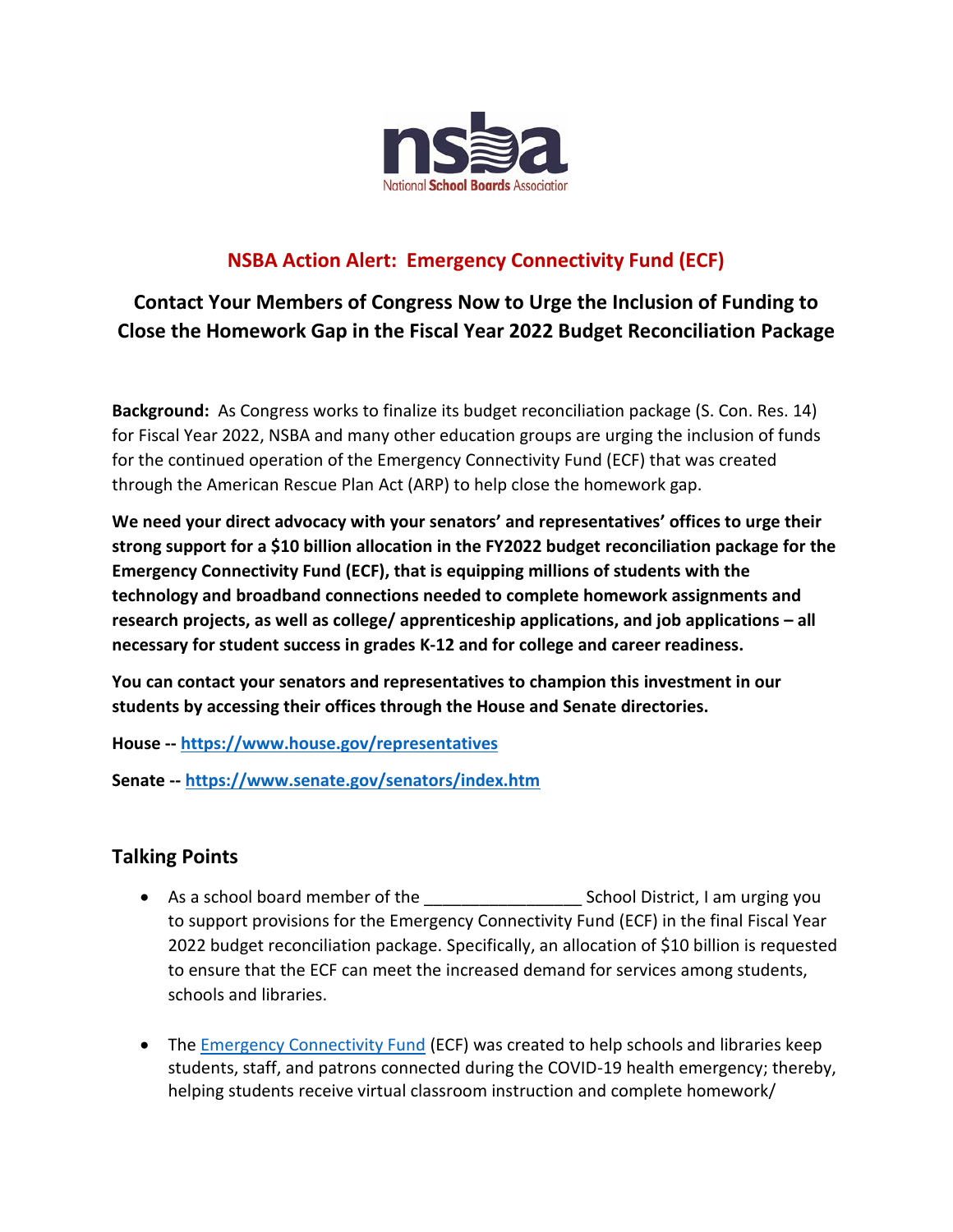research assignments. The funding is available for the purchase of laptops and tablets, Wi-Fi hotspots, modems, routers, and broadband connections for off-campus use by students, school staff, and library patrons in need, and is available to support offcampus leaning, such as homework, even if schools have returned to full time in-person instruction. [IF YOUR SCHOOL DISTRICT APPLIED FOR ECF FUNDS, PLEASE MENTION THIS.]

- The demand for the continuation of the Emergency Connectivity Fund is far greater than the resources currently available. During the first round of ECF funding, the number of applications received by the Federal Communications Commission (FCC) to assist students, schools, and libraries was greater than expected. Despite the Commission opening an initial 45-day application window over the summer, when schools were in recess and many were on vacation, schools and libraries applied for \$5.1 billion in ECF support -- more than 70% of available funds. This funding will pay for 9.1 million connected devices and 5.4 million broadband connections.
- If ECF funds are not replenished by next year, schools and libraries face the prospect of cutting off home Internet access for more than five million students, teachers, and library patrons after June 30, 2022.
- There is a real need for this investment in our students and school districts, as the homework gap existed long before the COVID-19 pandemic and impacted more than 16 million students who did not have the proper Internet access, nor the computers/ hardware needed. With a continued federal investment in the ECF, these and other students affected by the pandemic can continue learning, which helps our school districts provide virtual instructional time and mitigate learning loss among the most vulnerable students. Also, the students who prefer virtual learning will be able to take advantage of those options with continued home Internet access.
- In addition, this investment in the ECF would help our school districts ensure a continuum of instructional time during this pandemic when several schools are conducting virtual learning programs because of increases in COVID-19 infections and because of hybrid learning programs that are helping reduce the number of COVID-19 infections in communities.
- Schools and libraries from our state and every state and territory benefited from ECF funding in the first application period. We urge you to continue this investment in our students, schools, and libraries by supporting this additional investment of \$10 billion in the FY2022 Budget Reconciliation Act.
- Key examples of how states fared in the first round are below, along with respective leaders in Congress who are key negotiators for this budget reconciliation package. The full chart of state funding requests to the ECF follows.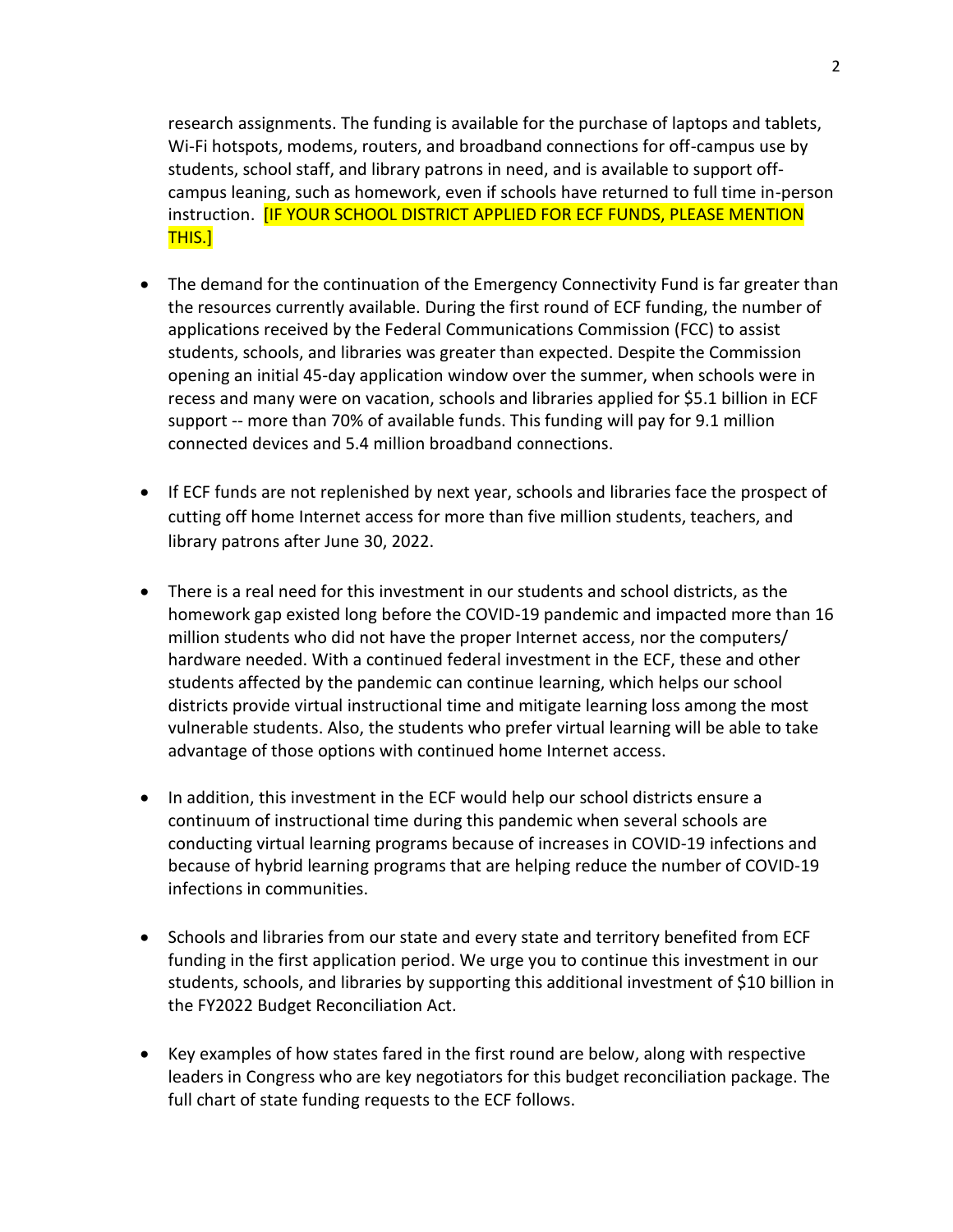--New York (Senate Majority Leader Schumer): \$559.6 million

--Washington State (Senate Commerce Committee Chairwoman Cantwell): \$101.2 million

--California (Speaker Pelosi): \$812 million

--New Jersey (House Energy and Commerce Committee Chairman Pallone): \$225.3 million

--West Virginia (Senator Manchin): \$48.1 million

| State / Territory              | <b>Total Funding</b><br>Requested | State / Territory                         | <b>Total Funding</b><br><b>Requested</b> |
|--------------------------------|-----------------------------------|-------------------------------------------|------------------------------------------|
| <b>Alabama</b>                 | \$62,677,788.77                   | <b>Montana</b>                            | \$4,248,117.07                           |
| <b>Alaska</b>                  | \$51,874,215.69                   | <b>Nebraska</b>                           | \$21,607,941.17                          |
| <b>American Samoa</b>          | \$25,333,082.75                   | <b>Nevada</b>                             | \$29,125,668.53                          |
| <b>Arizona</b>                 | \$200,700,041.70                  | <b>New Hampshire</b>                      | \$5,500,399.98                           |
| <b>Arkansas</b>                | \$29,625,857.99                   | <b>New Jersey</b>                         | \$225,318,068.42                         |
| California                     | \$812,045,890.55                  | <b>New Mexico</b>                         | \$67,218,187.36                          |
| Colorado                       | \$36,571,291.19                   | <b>New York</b>                           | \$559,653,550.51                         |
| <b>Connecticut</b>             | \$37,089,292.04                   | <b>North Carolina</b>                     | \$149,795,970.80                         |
| <b>Delaware</b>                | \$8,704,910.69                    | <b>North Dakota</b>                       | \$3,631,027.80                           |
| <b>District of</b><br>Columbia | \$19,874,749.59                   | <b>Northern Mariana</b><br><b>Islands</b> | \$1,314,000.00                           |
| <b>Florida</b>                 | \$264,359,207.11                  | Ohio                                      | \$103,412,800.95                         |
| Georgia                        | \$183,225,350.75                  | <b>Oklahoma</b>                           | \$94,616,613.76                          |
| Guam                           | \$6,327,126.00                    | Oregon                                    | \$82,187,638.46                          |
| <b>Hawaii</b>                  | \$67,304,321.57                   | Pennsylvania                              | \$99,766,355.39                          |
| Idaho                          | \$35,155,222.55                   | <b>Puerto Rico</b>                        | \$102,867,340.87                         |
| <b>Illinois</b>                | \$197,177,597.95                  | <b>Rhode Island</b>                       | \$15,040,521.71                          |
| Indiana                        | \$53,587,049.39                   | <b>South Carolina</b>                     | \$27,150,599.18                          |
| lowa                           | \$23,005,029.79                   | <b>South Dakota</b>                       | \$6,821,624.05                           |
| <b>Kansas</b>                  | \$24,789,998.78                   | <b>Tennessee</b>                          | \$44,010,989.51                          |